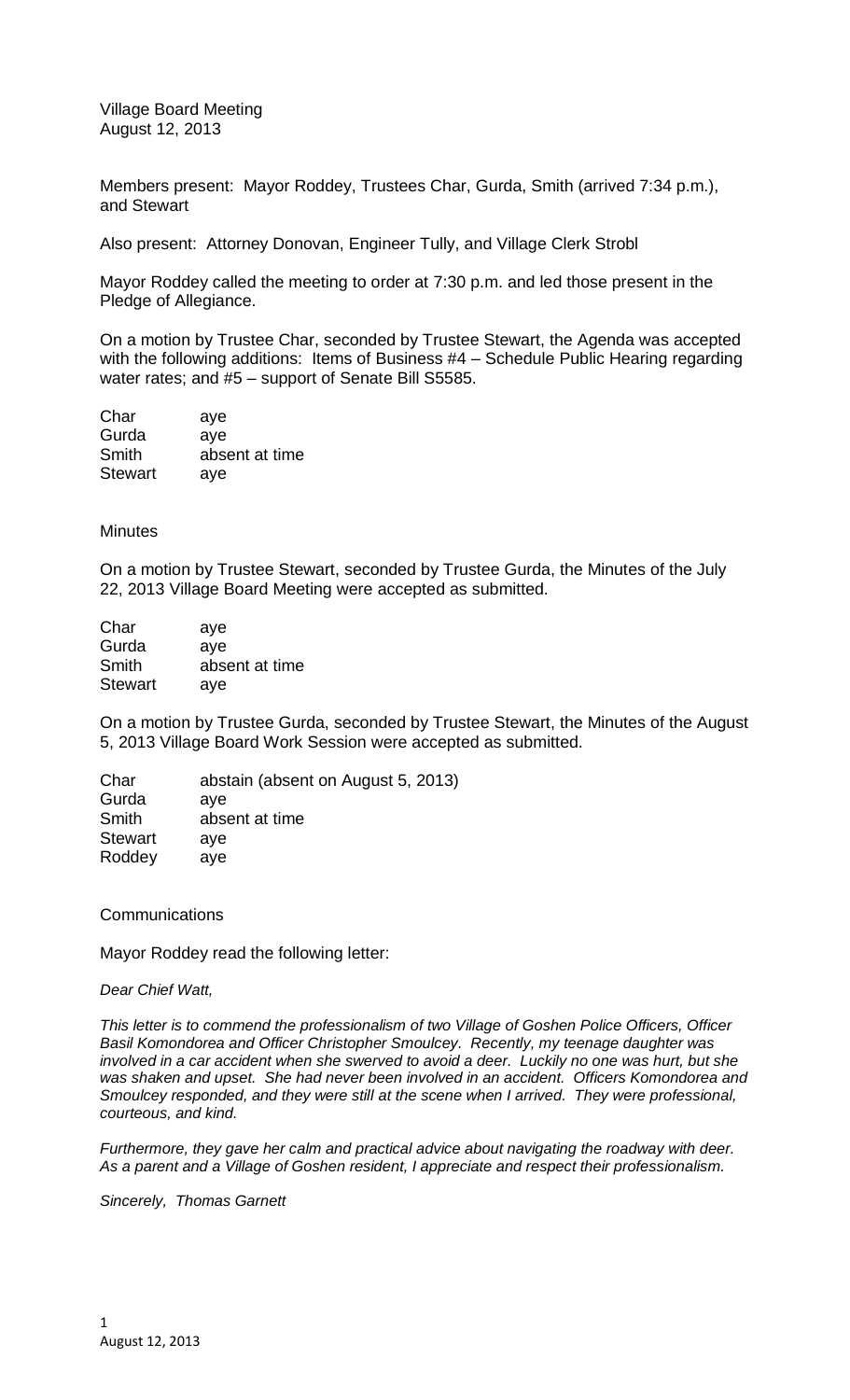Mayor Roddey read a letter from the Goshen Chamber of Commerce, requesting permission to erect a temporary sign to advertise the Goshen Community Expo, to be held October 12, 2013

On a motion by Trustee Char, seconded by Trustee Gurda, permission was granted for the temporary sign.

| Char    | aye |
|---------|-----|
| Gurda   | aye |
| Smith   | aye |
| Stewart | aye |

Items of Business

On a motion by Trustee Gurda, seconded by Trustee Char, bills as examined by members of the Board were approved in accordance with Abstract 2013/2014 number 4, check numbers 5799 through 5858, for a total of \$479,230.03.

| Char    | aye |
|---------|-----|
| Gurda   | aye |
| Smith   | aye |
| Stewart | ave |

Trustee Stewart moved the following, which was seconded by Trustee Smith:

**WHEREAS,** the Village of Goshen has received one bid proposal for Refuse and Recycling Carts and Hydraulic Cart Lifters; and

**WHEREAS,** the bid, in the amount of \$239,740.00, was received from Sanitation Equipment Corp., Paramus NJ; and

**WHEREAS,** Sanitation Equipment Corp. the sole bidder for the Refuse and Recycling Carts and Hydraulic Cart Lifters Project, has submitted all required documentation and bidding certification to consider their bid in the amount of \$239,740.00 to be complete, to the satisfaction of Lanc & Tully Engineering and Surveying, P.C.;

## **NOW, THEREFORE,** it is hereby

**RESOLVED,** that the Refuse and Recycling Carts and Hydraulic Cart Lifters Project be awarded to Sanitation Equipment Corp.

| Char    | aye |
|---------|-----|
| Gurda   | aye |
| Smith   | aye |
| Stewart | aye |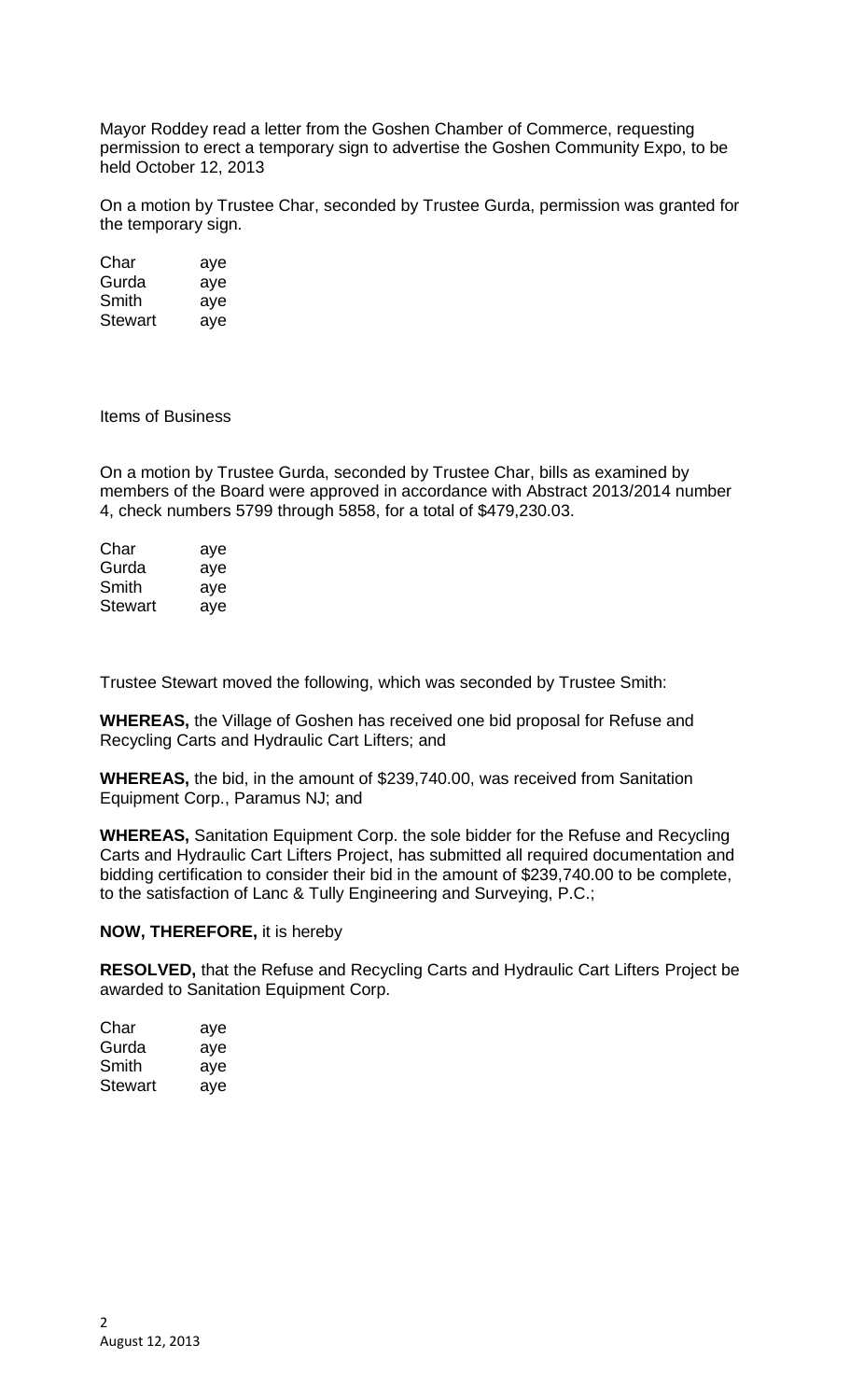The Village Board hereby approves an Irrevocable Standby Letter of Credit, in the amount of \$23,760.00, for Beverage Plus, (aka Beer World, Inc.), 112-12-6, for a Conditional Certificate of Occupancy. It is agreed that the remaining work will be completed on or before September 6, 2013 to avoid revocation of the Certificate of Occupancy.

The foregoing was moved by Trustee Smith, and seconded by Trustee Gurda.

| Char    | aye |
|---------|-----|
| Gurda   | aye |
| Smith   | aye |
| Stewart | ave |

On a motion by Trustee Char, seconded by Trustee Smith, the Board voted to schedule a Public Hearing for August 26, 2013, to consider the adoption of a Resolution to eliminate the highest tier (over 500,000 gallons) of the water/sewer fee schedule.

| Char    | aye |
|---------|-----|
| Gurda   | aye |
| Smith   | aye |
| Stewart | aye |

The Village Board hereby affirms its unanimous support of the New York State Senate Bill: S5585-2013: which provides additional credits be allowed to the children of police, firefighters, emergency medical technicians and paramedics killed in the line of duty, particularly those having died as the natural and proximate result of the World Trade Center attack on September eleventh, two thousand one or as the natural and proximate result of participation in the rescue effort that was conducted in response to such attack.

The foregoing was moved by Trustee Char, and seconded by Trustee Stewart, and a vote resulted as follows:

| Char           | aye |
|----------------|-----|
| Gurda          | aye |
| Smith          | aye |
| <b>Stewart</b> | aye |

## Mayor/Trustee Comments

Trustee Gurda reported the following for the Water Department: crews assisted a contractor with a leak in a building on Greenwich Avenue; crews dug up and disconnected the water service to a building at 374 West Main Street because of a service leak; crews fabricated and installed a fish guard on the spillway at the reservoir; and the reservoir is -7".

Trustee Stewart noted the following recent activities of the Department of Public Works: crews have been assisting a contractor who has been working for NYSEC with gas main replacement in the village; crews have been working on the period lighting in Harness Estates; and crews have begun reading water meters for the September billing.